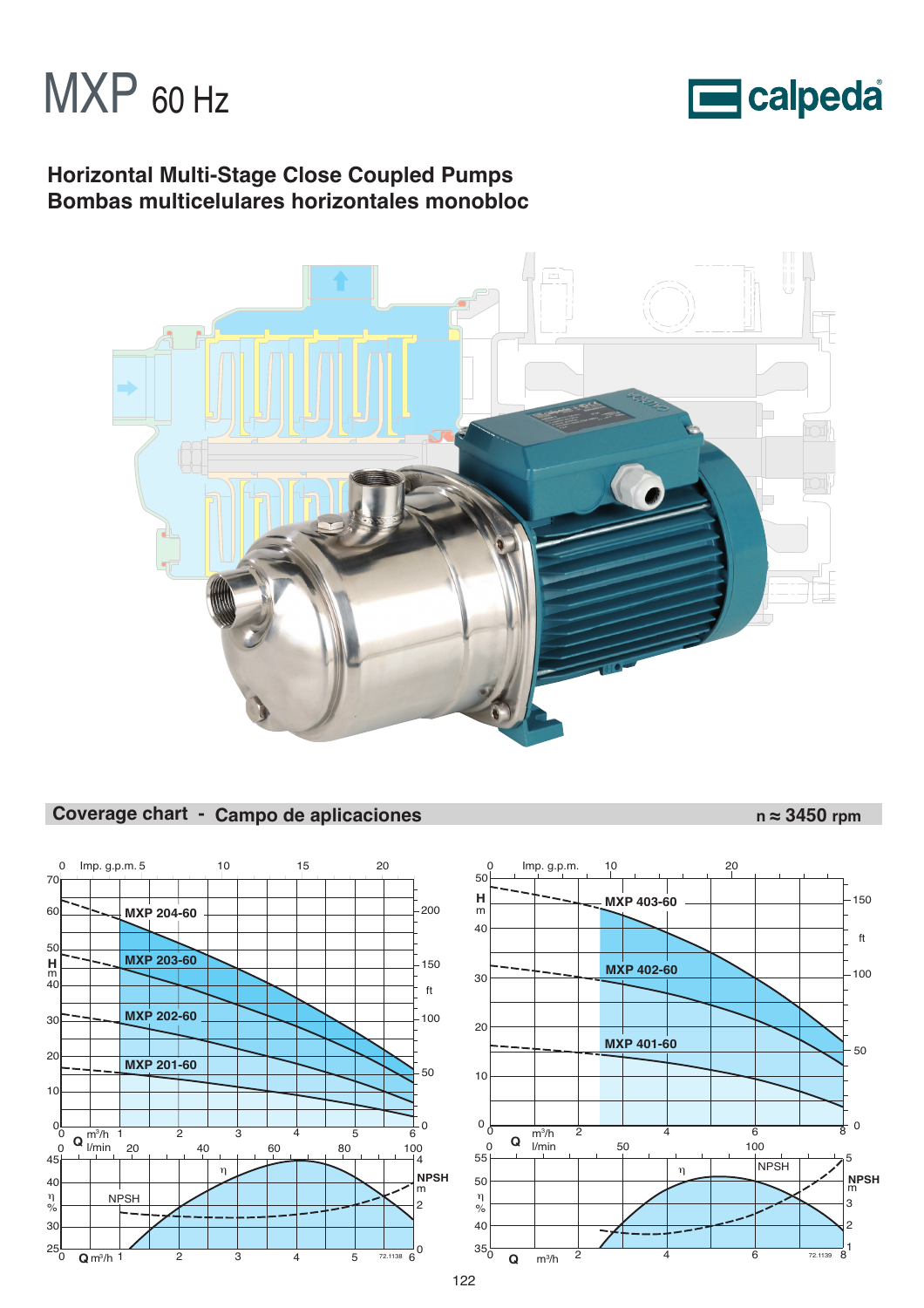# MXP 60 Hz



## **Construction**

Horizontal multi-stage close coupled pump. Single-piece barrel casing in chrome-nickel stainless steel, with front suction port above pumps axis and radial delivery at top. Stages in Noryl. **Connections**: threaded ports **ISO 228/1**. threaded ports **NPT** (ANSI/ASME B1.20.1) on request.

**Applications**

For water supply. For domestic use, for garden use and irrigation.

## **Operating conditions**

Liquid temperature: 0 °C to +50 °C. Ambient temperature up to +40 °C. Maximum permissible pressure in the pump casing: 8 bar. Continuous duty.

## **Motor**

2-pole induction motor, 60 Hz ( $n = 3450$  rpm). **MXP**: three-phase 220/380 V, 220/440 V. **MXPM**: single-phase 110 V, 127 V, 220 V, 110/220 V. with thermal protector up to 1.1 kW only 220V. Capacitor inside the terminal box. Insulation class F. Protection IP 54. Motor suitable for operation with frequency converter from 1,1 kW.

**Classification scheme IE3 for three-phase motor from 0,75 kW.** Constructed in accordance with: EN 60034-1; EN 60034-30-1. EN 60335-1, EN 60335-2-41.

# **Special features on request**

Other voltages.

- Motor suitable for operation with frequency converter up to 0,75 kW.

## **Materials**

| Component         | Material                                |
|-------------------|-----------------------------------------|
| Pump casing       | Cr-Ni steel 1.4301 EN 10088 (AISI 304)  |
| Casing cover      | Cr-Ni steel 1.4301 EN 10088 (AISI 304)  |
| <b>Pump Shaft</b> | Chrome steel 1.4104 EN 10088 (AISI 430) |
| Plug              | Cr-Ni steel 1.4305 EN 10088 (AISI 303)  |
| Stage casing      | PPO-GF20 (Noryl)                        |
| Impeller          | PPO-GF20 (Noryl)                        |
| Mechanical seal   | Carbon - Ceramic - NBR                  |

### **Ejecución**

Bomba multicelulare horizontale monobloc.

Cuerpo bomba de acero inoxidable al cromo-níquel en una sola pieza, abierto por un solo lado (barrel casing), con boca de aspiración frontal sobre el eje de la bomba y boca de impulsión radial en la parte superior. Elementos en Noryl.

**Orificios**: Roscados **UNI-ISO 228/1**.

Roscados **NPT** (ANSI/ASME B1.20.1) bajo demanda.

## **Aplicaciones**

Para aprovisionamiento de agua. Para uso doméstico, para jardinería e irrigación.

### **Límites de empleo**

Temperatura líquido: de 0 °C a + 50 °C. Temperatura ambiente hasta +40 °C. Presión máxima admitida en el cuerpo de la bomba: 8 bar. Servicio continuo.

#### **Motor**

Motor a inducción 2 polos, 60 Hz (n = 3450 1/min). **MXP**: trifásico 220/380 V, 220/440 V. **MXPM**: monofásico 110 V, 127 V, 220 V, 110/220 V. con protector térmico hasta 1,1 kW sólo para 220V. Condensador incorporado en la caja de bornes. Aislamiento clase F. Protección IP 54. Motor preparado al funcionamiento con convertidor de frecuencia de 1,1 kW. **Clase alta eficiencia IE3 para motor trifásico de 0,75 kW.** Ejecución según: IEN 60034-1; EN 60034-30-1. EN 60335-1, EN 60335-2-41.

## **Otras ejecuciones bajo demanda**

Otras tensiones.

- Motor preparado al funcionamiento con convertidor de frecuencia hasta 0,75 kW.

## **Materiales**

| Componente      | Material                                  |
|-----------------|-------------------------------------------|
| Cuerpo bomba    | Acero al Cr-Ni 1.4301 EN 10088 (AISI 304) |
| Tapa del cuerpo | Acero al Cr-Ni 1.4301 EN 10088 (AISI 304) |
| Eje bomba       | Acero al cromo 1.4104 EN 10088 (AISI 430) |
| Tapón           | Acero al Cr-Ni 1.4305 EN 10088 (AISI 303) |
| Cuerpo elemento | PPO-GF20 (Noryl)                          |
| Rodete          | PPO-GF20 (Noryl)                          |
| Sello mecánico  | Carbón - Cerámica - NBR                   |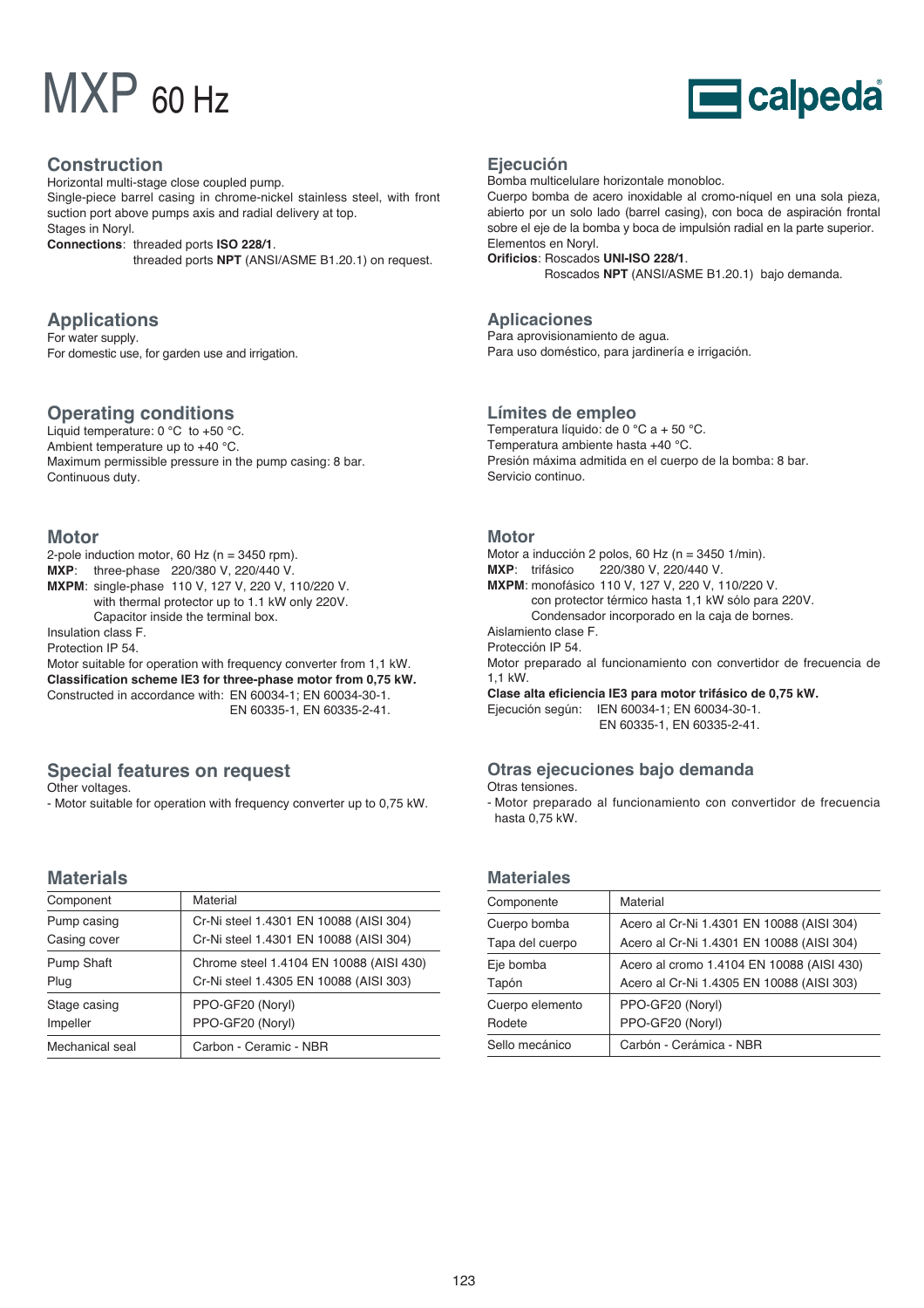# MXP 60 Hz



### **Performance - Prestaciones**

|  | $n \approx 3450$ rpm |  |
|--|----------------------|--|
|--|----------------------|--|

| $3 \sim$            | $\sim$               | P <sub>2</sub> |      | $m^3/h$ |      |      |      | 3    |      |          |      |
|---------------------|----------------------|----------------|------|---------|------|------|------|------|------|----------|------|
|                     |                      | kW             | HP   | l/min   |      | 16.6 | 33,3 | 50   | 66.6 | 83,3     | 100  |
| <b>MXP 201-60</b>   | <b>MXPM 201-60</b>   | 0,25           | 0,34 |         | 16,5 | 15.2 | 13.5 | 11,5 | 9    | 6.2      | 3    |
| <b>MXP 202-60</b>   | <b>MXPM 202-60</b>   | 0.45           | 0,6  |         | 32   | 29,5 | 26,5 | 22,5 | 18   | IЗ       |      |
| <b>MXP 203-60/B</b> | <b>MXPM 203-60/A</b> | 0,75           |      | н<br>m  | 48,5 | 45   | 40,5 | 34,5 | 28.5 | 21<br>.5 | 12,5 |
| <b>MXP 204-60/B</b> | <b>MXPM 204-60/A</b> | 0,75           |      |         | 64   | 58,5 | 52   | 45   | 36,5 | - 27     | 16,5 |
|                     |                      |                |      |         |      |      |      |      |      |          |      |

| $3 \sim$          | $\tilde{}$           | P <sub>2</sub> |           | $m^3/h$      |      | 2,5  |      |      | ь    |     |               |
|-------------------|----------------------|----------------|-----------|--------------|------|------|------|------|------|-----|---------------|
|                   |                      | kW             | <b>HP</b> | <i>l/min</i> |      | 41.6 | 66.6 | 83.3 | 100  | 116 | 133           |
| <b>MXP 401-60</b> | <b>MXPM 401-60</b>   | 0.33           | 0,45      |              | 16,3 | 14,5 | 13   |      | 9.2  |     |               |
| MXP 402-60/B      | <b>MXPM 402-60/A</b> | 0.75           |           | н<br>m       | 32.5 | 29,5 | 27   | 24.5 | 21.5 |     | 12,5          |
| MXP 403-60/B      |                      | . .            | -<br>c.   |              | 48,5 | 44   | 39   | 35   | 30   | 24  | $\rightarrow$ |

P2 Rated motor power output. Potencia nominal del motor. Tolerances according to UNI EN ISO 9906:2012. Tolerancias según UNI EN ISO 9906:2012.

+ 0,5 m security margin on NPSH-value is necessary.

Para el valor del NPSH se recomienda un margen de seguridad de + 0,5 m.

Test results with clean cold water, without gas content. Resultados de las pruebas con agua fría y limpia, sin gas.

For capacities over 4 m<sup>3</sup>/h use a suction pipe G 1 1/4 (DN 32). Para caudales mayores de 4 m<sup>3</sup>/h, utilizar un tubo de aspiración G 1 1/4 (DN 32).

# **Rated currents - Intensidades nominales**

|      | P <sub>2</sub> |      | single-phase - monofásico | 1 $\sim$ |          |       |
|------|----------------|------|---------------------------|----------|----------|-------|
|      |                | 220V | 110/220V                  |          |          |       |
| kW   | НP             | IN A | IN A                      | IN A     | IN A     | IA/IN |
| 0,25 | 0.34           | 2,3  | 4                         | 4,6      |          | 1,8   |
| 0,33 | 0,45           | 2,8  | 4,8                       | 5,6      |          | 2,7   |
| 0,45 | 0,6            | 4,1  | 7,1                       | 8,2      |          | 3     |
| 0,75 |                | 6,2  | 10,7                      | 12,4     | 12.5/6.4 | 2,9   |

P2 Rated motor power output. Potencia nominal del motor.

IA/IN D.O.L. starting current / Rated current Intensidad de arranque / Intensidad nominal

three-phase - trifásico  $P<sub>2</sub>$ 3~ 220/380V 220/440V kW  $HP$   $INA$ IN A IA/IN 0,25 0,34 1,7/1 1,8/1,1  $4,7$ 0,33 0,45 2/1,2 2,2/1,3 4 0,45 0,6 3,1/1,8 3,3/1,9 4,8 0,75 4,5/2,6 4,4/2,5 5,6 1 1,1 1,5 5,6/3,2 5,6/3,3 5,1